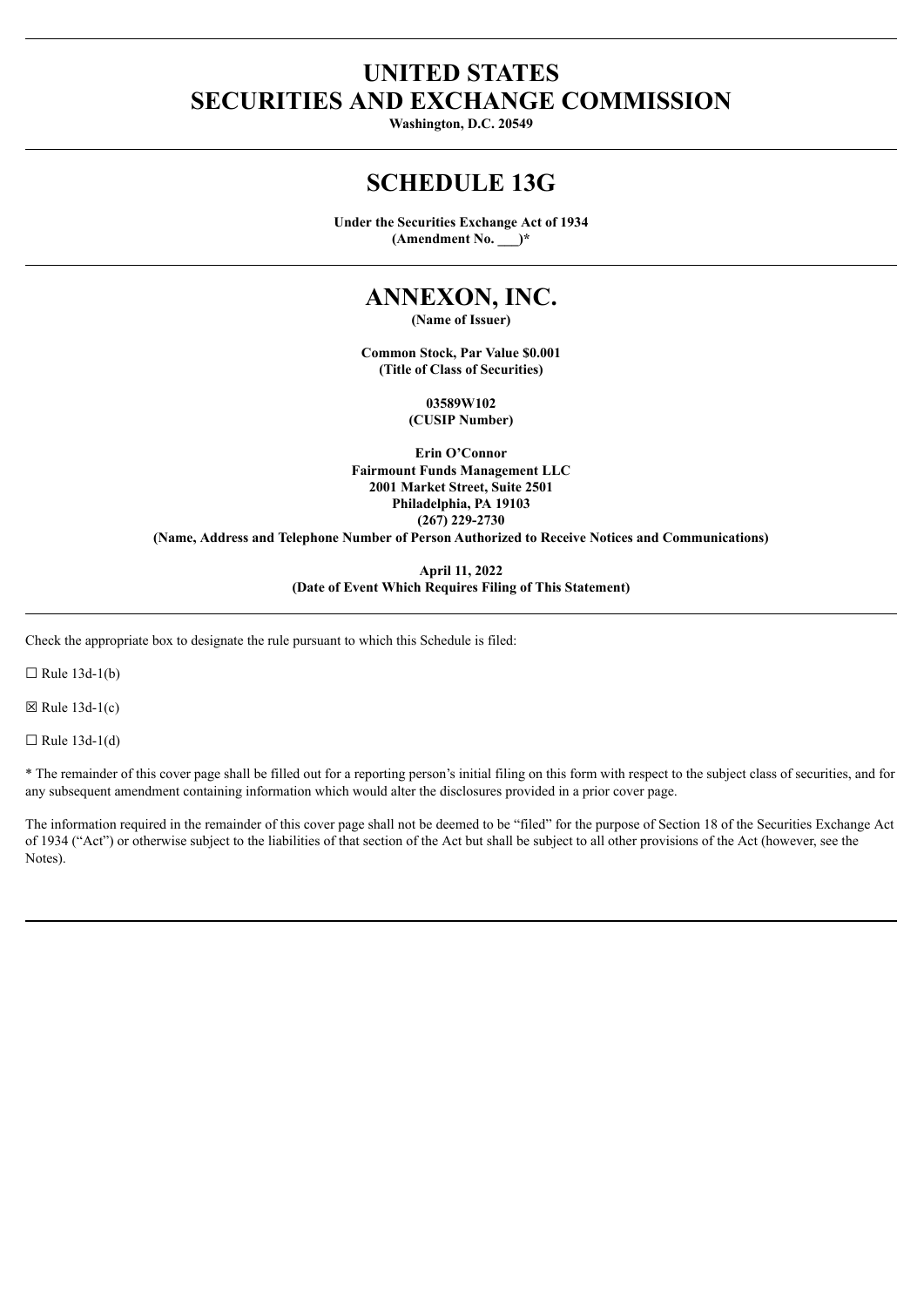| (1,                        | Names of Reporting Persons<br>I.R.S. Identification No. of Above Persons (Entities Only)   |    |                                                              |  |  |  |
|----------------------------|--------------------------------------------------------------------------------------------|----|--------------------------------------------------------------|--|--|--|
|                            | Fairmount Funds Management LLC                                                             |    |                                                              |  |  |  |
| 2.                         | Check the Appropriate Box if a Member of a Group (See Instructions)<br>$(a) \Box (b) \Box$ |    |                                                              |  |  |  |
| 3.                         | SEC Use Only                                                                               |    |                                                              |  |  |  |
| 4.                         | Citizenship or Place of Organization                                                       |    |                                                              |  |  |  |
|                            | Delaware                                                                                   |    |                                                              |  |  |  |
|                            |                                                                                            | 5. | Sole Voting Power                                            |  |  |  |
|                            |                                                                                            |    | $\theta$                                                     |  |  |  |
| Number of<br><b>Shares</b> |                                                                                            | 6. | Shared Voting Power                                          |  |  |  |
| Beneficially<br>Owned by   |                                                                                            |    | 2,569,400                                                    |  |  |  |
| Each<br>Reporting          |                                                                                            | 7. | Sole Dispositive Power                                       |  |  |  |
| Person                     |                                                                                            |    | $\theta$                                                     |  |  |  |
| With                       |                                                                                            | 8. | Shared Dispositive Power                                     |  |  |  |
|                            |                                                                                            |    | 2,569,400                                                    |  |  |  |
| 9.                         |                                                                                            |    | Aggregate Amount Beneficially Owned by Each Reporting Person |  |  |  |
|                            | 2,569,400                                                                                  |    |                                                              |  |  |  |
| 10.                        | Check if the Aggregate Amount in Row (9) Excludes Certain Shares (See Instructions) $\Box$ |    |                                                              |  |  |  |
| 11.                        | Percent of Class Represented by Amount in Row (9)                                          |    |                                                              |  |  |  |
|                            | $6.7\%^{(1)}$                                                                              |    |                                                              |  |  |  |
| 12.                        | Type of Reporting Person (See Instructions)                                                |    |                                                              |  |  |  |
|                            | IA                                                                                         |    |                                                              |  |  |  |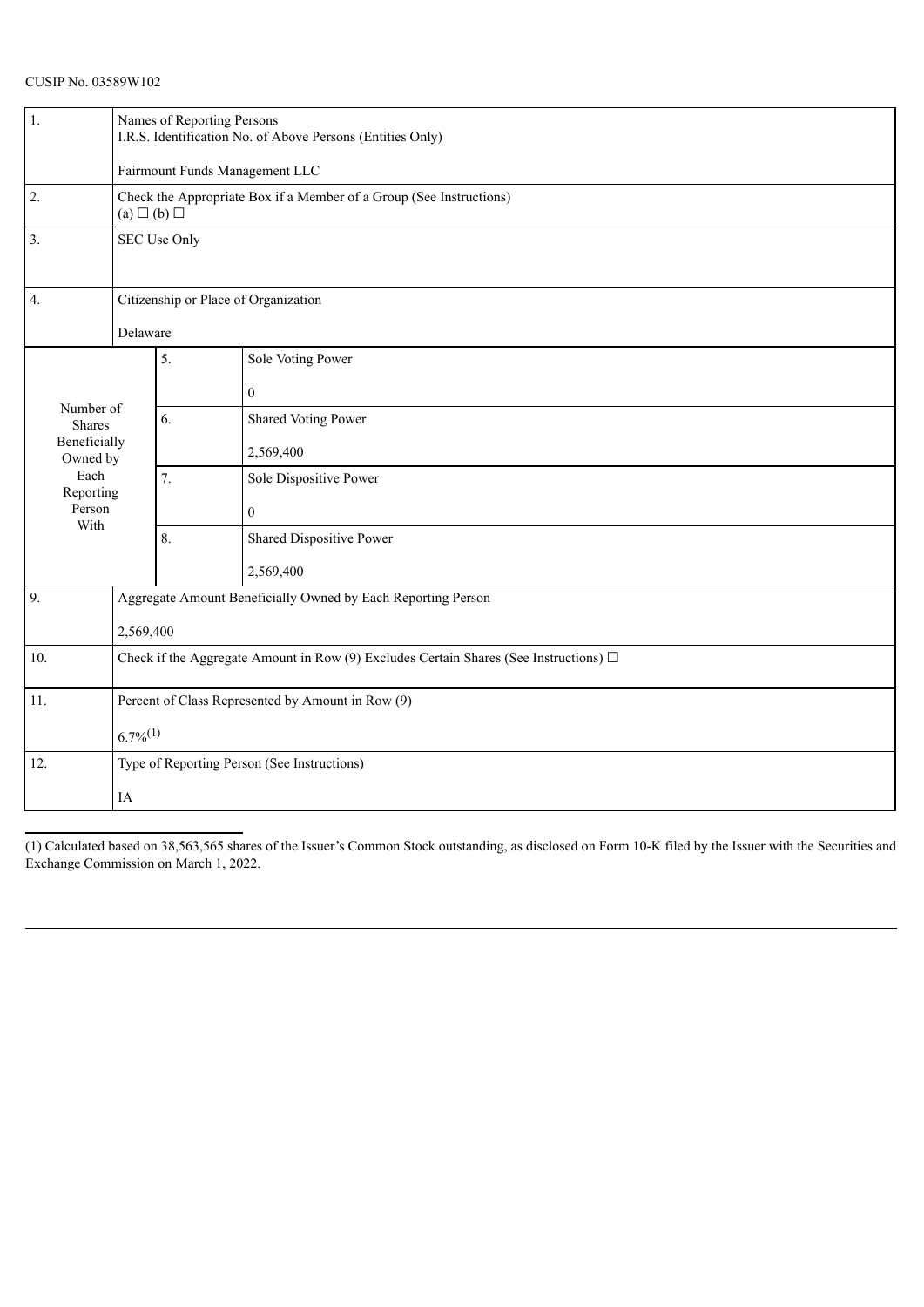| 1.                         | Names of Reporting Persons<br>I.R.S. Identification No. of Above Persons (Entities Only)<br>Peter Harwin |                  |                          |  |  |
|----------------------------|----------------------------------------------------------------------------------------------------------|------------------|--------------------------|--|--|
| $\overline{2}$ .           | Check the Appropriate Box if a Member of a Group (See Instructions)<br>$(a) \Box (b) \Box$               |                  |                          |  |  |
| 3.                         | SEC Use Only                                                                                             |                  |                          |  |  |
| 4.                         | Citizenship or Place of Organization                                                                     |                  |                          |  |  |
| <b>United States</b>       |                                                                                                          |                  |                          |  |  |
|                            |                                                                                                          | 5.               | Sole Voting Power        |  |  |
|                            |                                                                                                          |                  | $\boldsymbol{0}$         |  |  |
| Number of<br><b>Shares</b> |                                                                                                          | 6.               | Shared Voting Power      |  |  |
| Beneficially<br>Owned by   |                                                                                                          |                  | 2,569,400                |  |  |
| Each<br>Reporting          |                                                                                                          | $\overline{7}$ . | Sole Dispositive Power   |  |  |
| Person                     |                                                                                                          |                  | $\boldsymbol{0}$         |  |  |
| With                       |                                                                                                          | 8.               | Shared Dispositive Power |  |  |
|                            |                                                                                                          |                  | 2,569,400                |  |  |
| 9.                         | Aggregate Amount Beneficially Owned by Each Reporting Person                                             |                  |                          |  |  |
|                            | 2,569,400                                                                                                |                  |                          |  |  |
| 10.                        | Check if the Aggregate Amount in Row (9) Excludes Certain Shares (See Instructions) $\Box$               |                  |                          |  |  |
| 11.                        | Percent of Class Represented by Amount in Row (9)                                                        |                  |                          |  |  |
| $6.7\%^{(1)}$              |                                                                                                          |                  |                          |  |  |
| 12.                        | Type of Reporting Person (See Instructions)                                                              |                  |                          |  |  |
|                            | HC, IN                                                                                                   |                  |                          |  |  |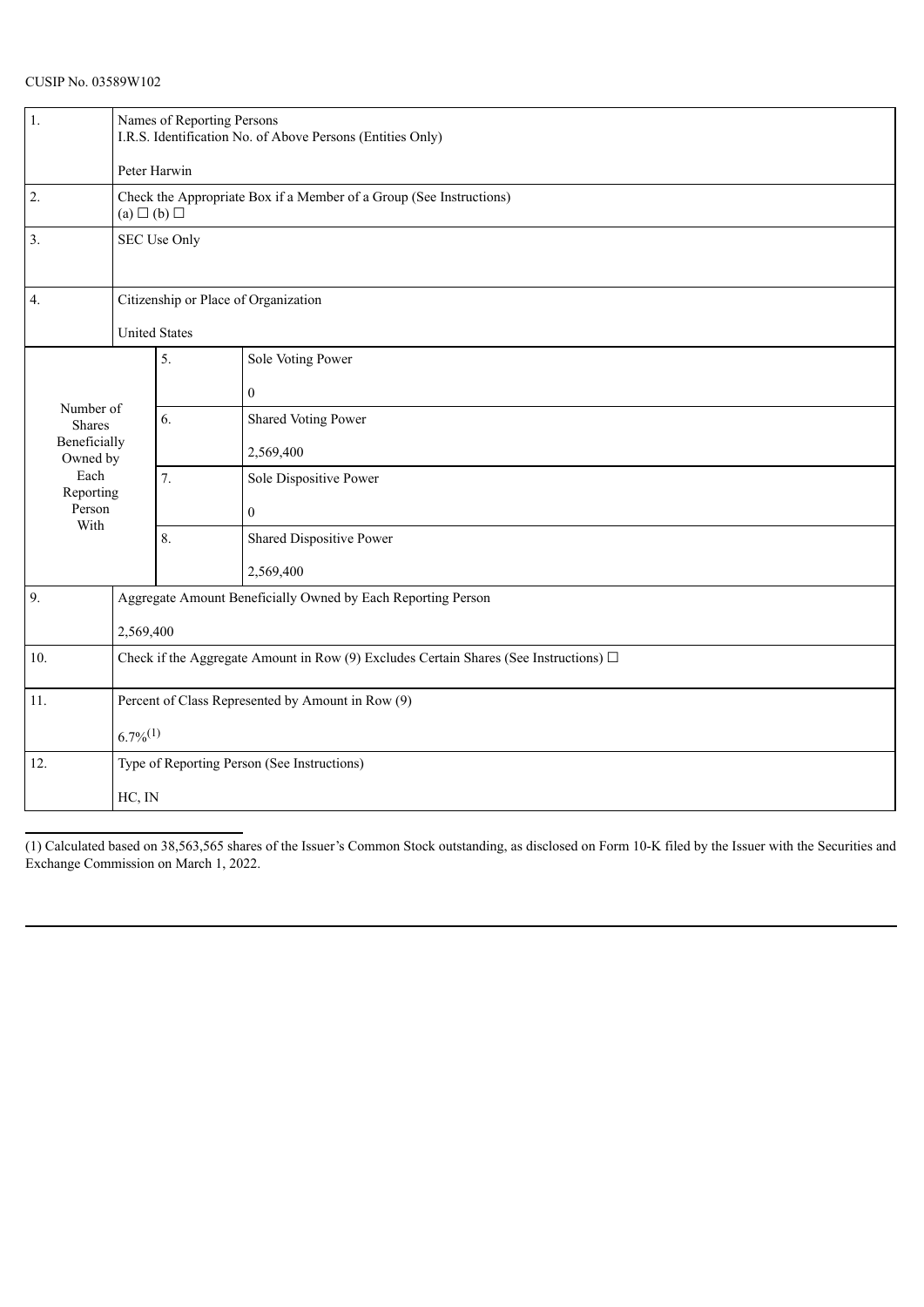| 1.                                                                                                                   | Names of Reporting Persons<br>I.R.S. Identification No. of Above Persons (Entities Only)<br>Tomas Kiselak |                  |                          |  |  |
|----------------------------------------------------------------------------------------------------------------------|-----------------------------------------------------------------------------------------------------------|------------------|--------------------------|--|--|
| $\overline{2}$ .<br>Check the Appropriate Box if a Member of a Group (See Instructions)<br>$(a) \square (b) \square$ |                                                                                                           |                  |                          |  |  |
| 3.                                                                                                                   | SEC Use Only                                                                                              |                  |                          |  |  |
| 4.                                                                                                                   | Citizenship or Place of Organization                                                                      |                  |                          |  |  |
| Slovak Republic                                                                                                      |                                                                                                           |                  |                          |  |  |
|                                                                                                                      |                                                                                                           | 5.               | Sole Voting Power        |  |  |
|                                                                                                                      |                                                                                                           |                  | $\boldsymbol{0}$         |  |  |
| Number of<br><b>Shares</b>                                                                                           |                                                                                                           | 6.               | Shared Voting Power      |  |  |
| Beneficially<br>Owned by                                                                                             |                                                                                                           |                  | 2,569,400                |  |  |
| Each<br>Reporting                                                                                                    |                                                                                                           | $\overline{7}$ . | Sole Dispositive Power   |  |  |
| Person<br>With                                                                                                       |                                                                                                           |                  | $\boldsymbol{0}$         |  |  |
|                                                                                                                      |                                                                                                           | 8.               | Shared Dispositive Power |  |  |
|                                                                                                                      |                                                                                                           |                  | 2,569,400                |  |  |
| 9.                                                                                                                   | Aggregate Amount Beneficially Owned by Each Reporting Person                                              |                  |                          |  |  |
|                                                                                                                      | 2,569,400                                                                                                 |                  |                          |  |  |
| 10.                                                                                                                  | Check if the Aggregate Amount in Row (9) Excludes Certain Shares (See Instructions) $\Box$                |                  |                          |  |  |
| 11.                                                                                                                  | Percent of Class Represented by Amount in Row (9)                                                         |                  |                          |  |  |
| $6.7\%^{(1)}$                                                                                                        |                                                                                                           |                  |                          |  |  |
| 12.                                                                                                                  | Type of Reporting Person (See Instructions)                                                               |                  |                          |  |  |
|                                                                                                                      | HC, IN                                                                                                    |                  |                          |  |  |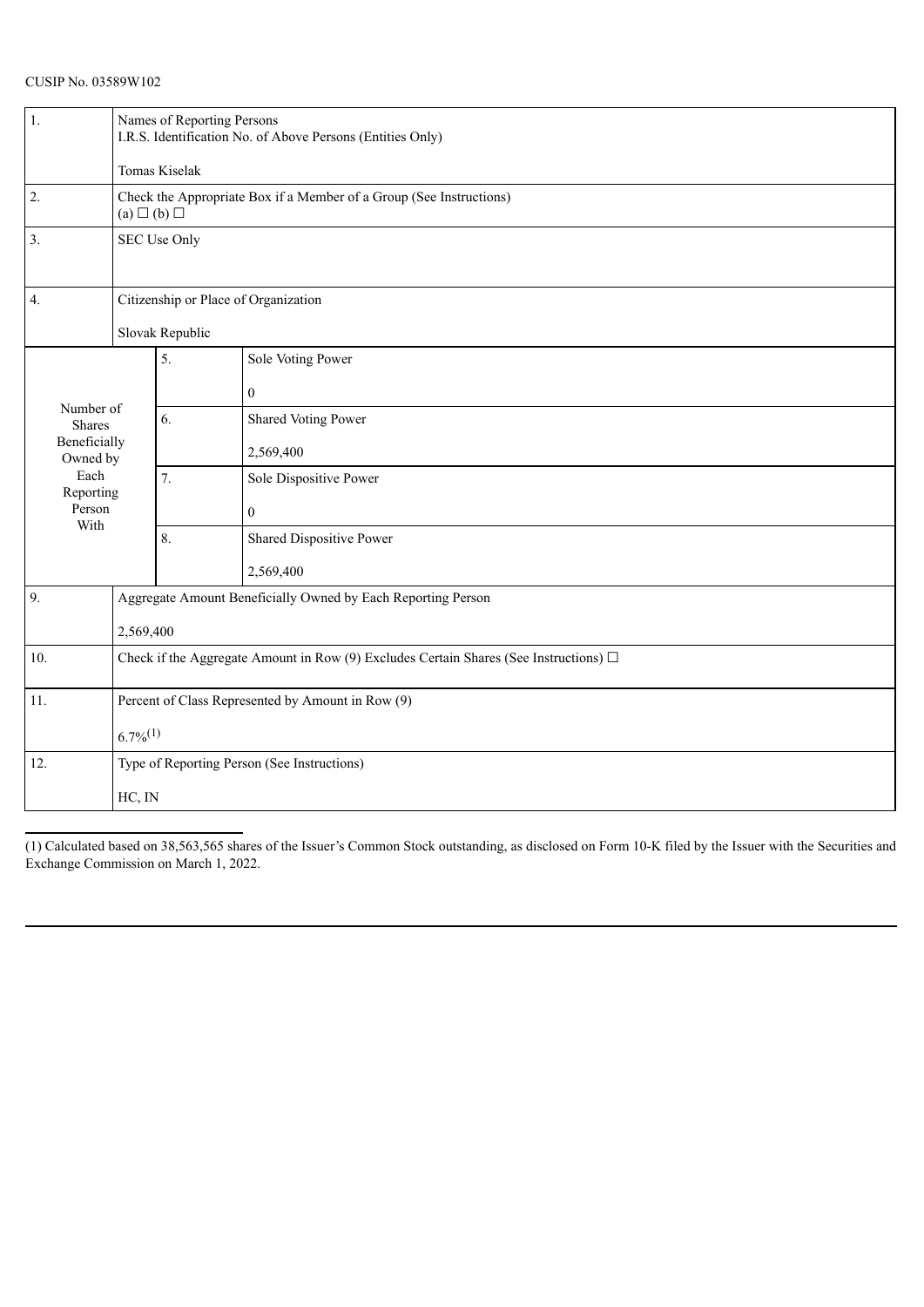| 1.                         | Names of Reporting Persons<br>I.R.S. Identification No. of Above Persons (Entities Only)   |    |                                                              |  |  |
|----------------------------|--------------------------------------------------------------------------------------------|----|--------------------------------------------------------------|--|--|
|                            | Fairmount Healthcare Fund II L.P.                                                          |    |                                                              |  |  |
| $\overline{2}$ .           | Check the Appropriate Box if a Member of a Group (See Instructions)<br>$(a) \Box (b) \Box$ |    |                                                              |  |  |
| 3.                         | SEC Use Only                                                                               |    |                                                              |  |  |
| $\overline{4}$ .           | Citizenship or Place of Organization                                                       |    |                                                              |  |  |
|                            | Delaware                                                                                   |    |                                                              |  |  |
|                            |                                                                                            | 5. | Sole Voting Power                                            |  |  |
|                            |                                                                                            |    | $\mathbf{0}$                                                 |  |  |
| Number of<br><b>Shares</b> |                                                                                            | 6. | Shared Voting Power                                          |  |  |
| Beneficially<br>Owned by   |                                                                                            |    | 2,476,749                                                    |  |  |
| Each<br>Reporting          |                                                                                            | 7. | Sole Dispositive Power                                       |  |  |
| Person                     |                                                                                            |    | $\mathbf{0}$                                                 |  |  |
| With                       |                                                                                            | 8. | Shared Dispositive Power                                     |  |  |
|                            |                                                                                            |    | 2,476,749                                                    |  |  |
| 9.                         |                                                                                            |    | Aggregate Amount Beneficially Owned by Each Reporting Person |  |  |
|                            | 2,476,749                                                                                  |    |                                                              |  |  |
| 10.                        | Check if the Aggregate Amount in Row (9) Excludes Certain Shares (See Instructions) $\Box$ |    |                                                              |  |  |
| 11.                        | Percent of Class Represented by Amount in Row (9)                                          |    |                                                              |  |  |
|                            | $6.4\%^{(1)}$                                                                              |    |                                                              |  |  |
| 12.                        | Type of Reporting Person (See Instructions)                                                |    |                                                              |  |  |
|                            | PN                                                                                         |    |                                                              |  |  |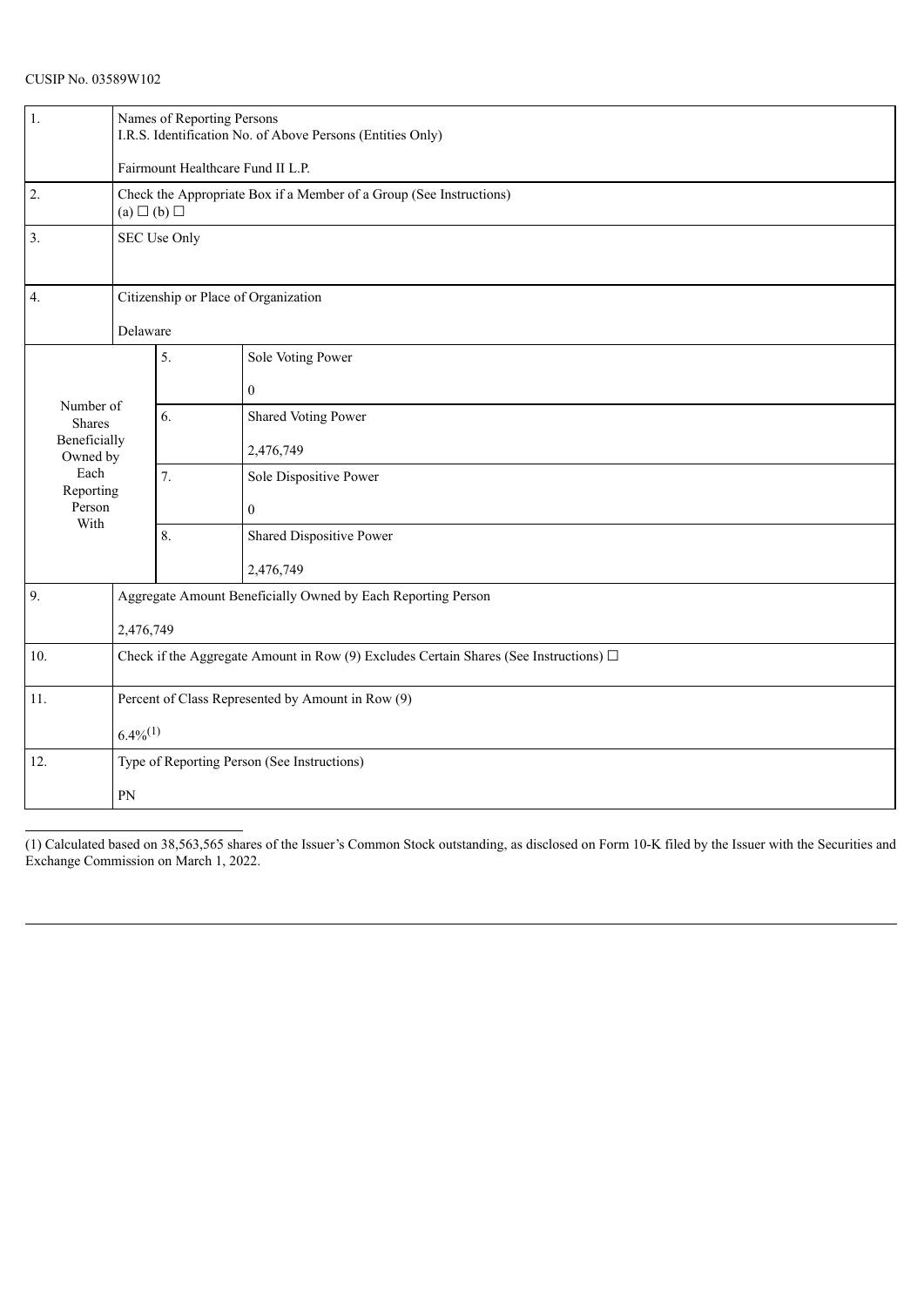#### **Item 1.**

- (a) **Name of Issuer:** Annexon, Inc.
- (b) **Address of Issuer's Principal Executive Offices:** 1400 Sierra Point Parkway, Bldg C, Suite 200, Brisbane, CA 94005.

## **Item 2.**

(a) **Name of Person(s) Filing:** This joint statement on Schedule 13G is being filed by Fairmount Funds Management LLC ("Fairmount"), Peter Harwin, Tomas Kiselak, and Fairmount Healthcare Fund II L.P. ("Fund II"). Fairmount, Mr. Harwin, Mr. Kiselak, and Fund II are collectively referred to herein as the "Reporting Persons."

The Common Stock reported herein includes Common Stock beneficially owned directly by Fairmount Healthcare Fund L.P. (the "Fund") and Common Stock beneficially owned directly by Fund II. Fairmount Healthcare Fund GP LLC is the general partner of the Fund. Fairmount Healthcare Fund II GP LLC is the general partner of Fund II. The controlling persons of Fairmount are Mr. Harwin and Mr. Kiselak. Fairmount serves as investment adviser for the Fund and Fund II (collectively, the "Funds") and may be deemed a beneficial owner, for purposes of Section 13(d) of the Securities Exchange Act of 1934 (the "Act"), of any securities of the Issuer held by the Funds. The Funds have delegated to Fairmount the sole power to vote and the sole power to dispose of all securities held in the Funds' portfolios, including the shares of the Issuer's Common Stock reported herein. Because the Funds have divested voting and investment power over the reported securities they hold and cannot revoke such delegation on less than 61 days' notice, the Funds disclaim beneficial ownership of the securities they hold for purposes of Section 13(d) of the Act and therefore disclaim any obligation to report ownership of the reported securities under Section 13(d) of the Act. As managing members of Fairmount, Mr. Harwin and Mr. Kiselak may be deemed beneficial owners, for purposes of Section 13(d) of the Act, of any securities of the Issuer beneficially owned by Fairmount. Fairmount, Mr. Harwin, and Mr. Kiselak disclaim beneficial ownership of the securities reported in this Schedule 13G Statement (the "Statement") other than for the purpose of determining their obligations under Section 13(d) of the Act, and the filing of the Statement shall not be deemed an admission that either Fairmount, Mr. Harwin, or Mr. Kiselak is the beneficial owner of such securities for any other purpose.

- (b) **Address of Principal Business Office:** The principal business office of the Reporting Persons is c/o Fairmount Funds Management LLC, 2001 Market St., Suite 2500, Philadelphia, PA 19103.
- (c) **Citizenship:** Fairmount is a Delaware limited liability company. Mr. Harwin is a United States citizen. Mr. Kiselak is a Slovak Republic citizen.
- (d) **Title of Class of Securities:** Common stock, Par Value \$0.001 ("Common Stock")
- (e) **CUSIP Number:** 03589W102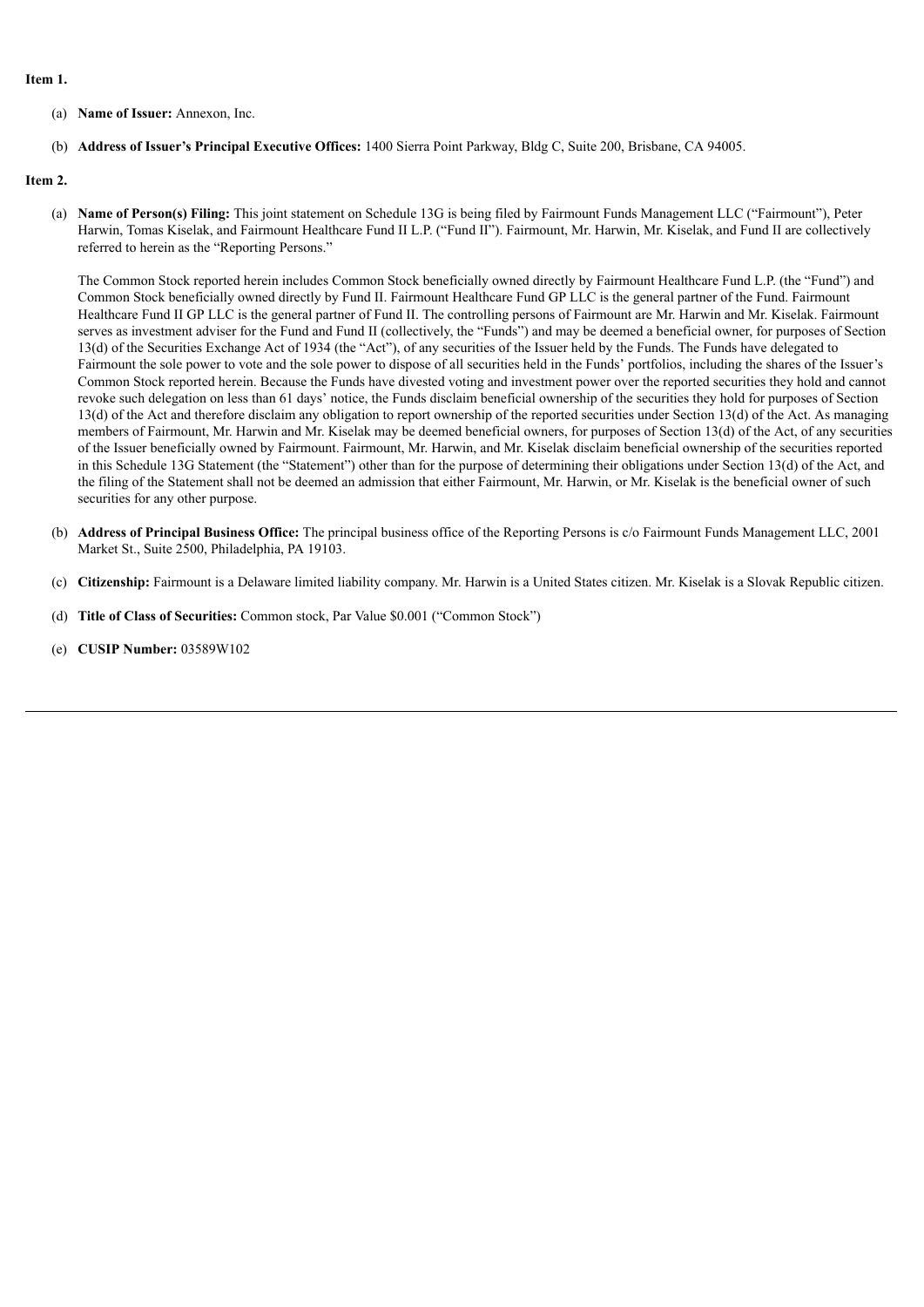## Item 3. If this statement is filed pursuant to §§240.13d-1(b) or 240.13d-2(b) or (c), check whether the person filing is a:

Not applicable.

- (a)  $\Box$  Broker or dealer registered under section 15 of the Act (15 U.S.C. 780);
- (b)  $\Box$  Bank as defined in section 3(a)(6) of the Act (15 U.S.C. 78c);
- (c)  $\Box$  Insurance company as defined in section 3(a)(19) of the Act (15 U.S.C. 78c);
- (d) ☐ Investment company registered under section 8 of the Investment Company Act of 1940 (15 U.S.C. 80a-8);
- (e)  $\Box$  An investment adviser in accordance with §240.13d-1(b)(1)(ii)(E);
- (f)  $\Box$  An employee benefit plan or endowment fund in accordance with §240.13d-1(b)(1)(ii)(F);
- (g)  $\Box$  A parent holding company or control person in accordance with §240.13d-1(b)(1)(ii)(G);
- (h) ☐ A savings association as defined in Section 3(b) of the Federal Deposit Insurance Act (12 U.S.C. 1813);
- (i)  $\Box$  A church plan that is excluded from the definition of an investment company under section 3(c)(14) of the Investment Company Act of 1940 (15 U.S.C. 80a-3);
- (j)  $\Box$  A non-U.S. institution in accordance with §240.13d-1(b)(1)(ii)(J);
- (k)  $\Box$  Group, in accordance with §240.13d-1(b)(1)(ii)(K). If filing as a non-U.S. institution in accordance with §240.13d-1(b)(1)(ii)(J), please specify the type of institution: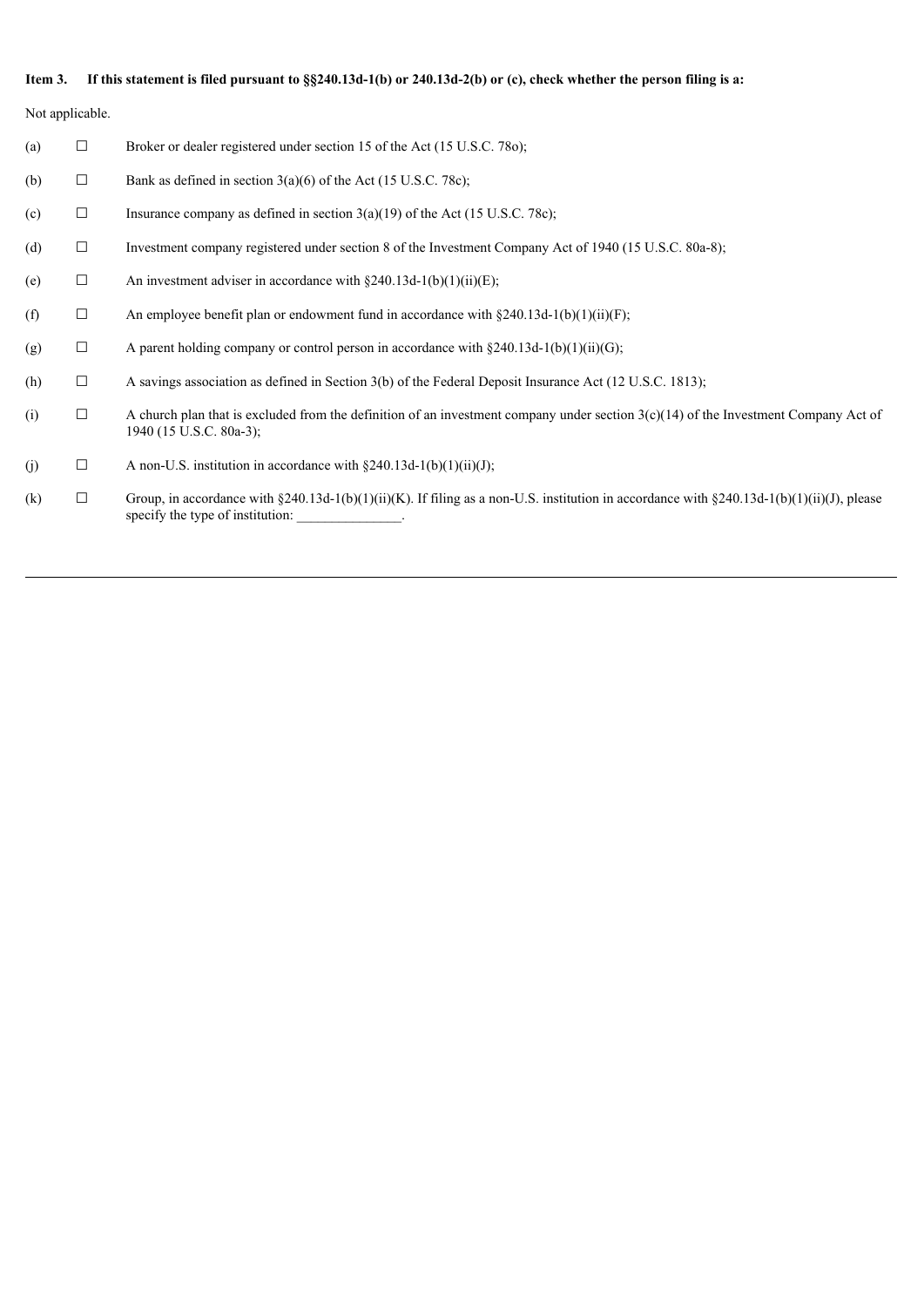# **Item 4. Ownership**

Provide the following information regarding the aggregate number and percentage of the class of securities of the issuer identified in Item 1.

- (a) Amount Beneficially Owned: The Fund holds 92,651 shares of Common Stock and Fund II holds 2,476,749 shares of Common Stock.
- (b) Percent of Class: See the response(s) to Item 11 on the attached cover page(s).
- (c) Number of shares as to which such person has: (i) sole power to vote or to direct the vote: See the response(s) to Item 5 on the attached cover page(s).
	- (ii) shared power to vote or to direct the vote See the response(s) to Item 6 on the attached cover page(s).
	- (iii) sole power to dispose or to direct the disposition of See the response(s) to Item 7 on the attached cover page(s).
	- (iv) shared power to dispose or to direct the disposition of See the response(s) to Item 8 on the attached cover page(s).

#### **Item 5. Ownership of Five Percent or Less of a Class**

If this statement is being filed to report the fact that as of the date hereof the reporting person has ceased to be the beneficial owner of more than five percent of the class of securities, check the following  $\square$ .

## **Item 6. Ownership of More than Five Percent on Behalf of Another Person**

Not applicable.

Item 7. Identification and Classification of the Subsidiary Which Acquired the Security Being Reported on By the Parent Holding Company or **Control Person**

### Not applicable.

## **Item 8. Identification and Classification of Members of the Group**

Not applicable.

## **Item 9. Notice of Dissolution of Group**

Not applicable.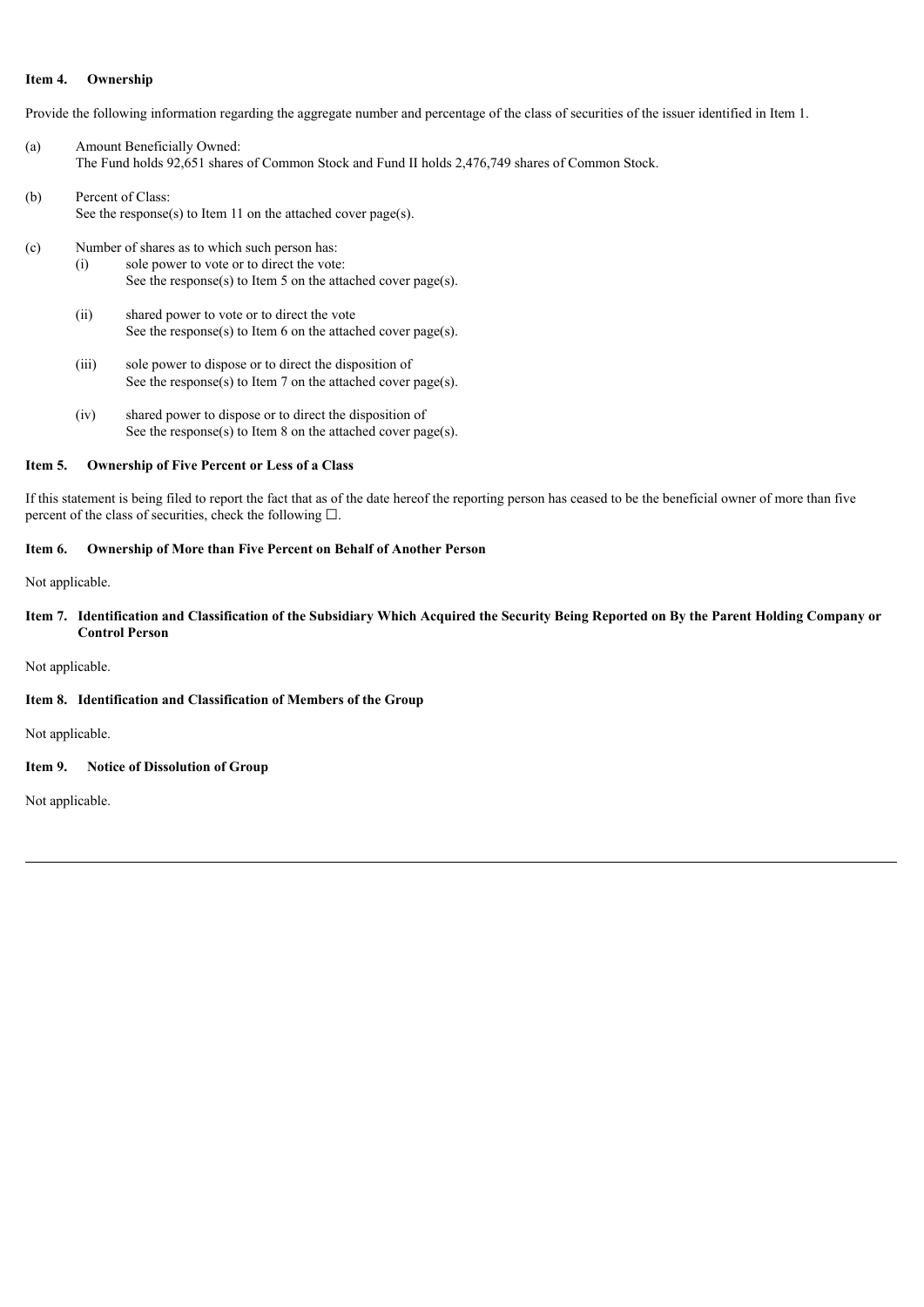# **Item 10. Certification**

By signing below I certify that, to the best of my knowledge and belief, the securities referred to above were not acquired and are not held for the purpose of or with the effect of changing or influencing the control of the issuer of the securities and were not acquired and are not held in connection with or as a participant in any transaction having that purpose or effect, other than activities solely in connection with a nomination under § 240.14a-11.

## **Signature**

After reasonable inquiry and to the best of my knowledge and belief, I certify that the information set forth in this statement is true, complete and correct.

Dated: April 21, 2022

# **FAIRMOUNT FUNDS MANAGEMENT LLC**

By: /s/ Peter Harwin /s/ Tomas Kiselak Name: Peter Harwin Tomas Kiselak<br>Title: Managing Member Managing Member Title: Managing Member

## **PETER HARWIN**

By: /s/ Peter Harwin

# **TOMAS KISELAK**

By: /s/Tomas Kiselak

# **FAIRMOUNT HEALTHCARE FUND II L.P. By: Fairmount Healthcare Fund II GP LLC**

Name: Peter Harwin Tomas Kiselak Title: Member Member

By: /s/ Peter Harwin /s/ Tomas Kiselak